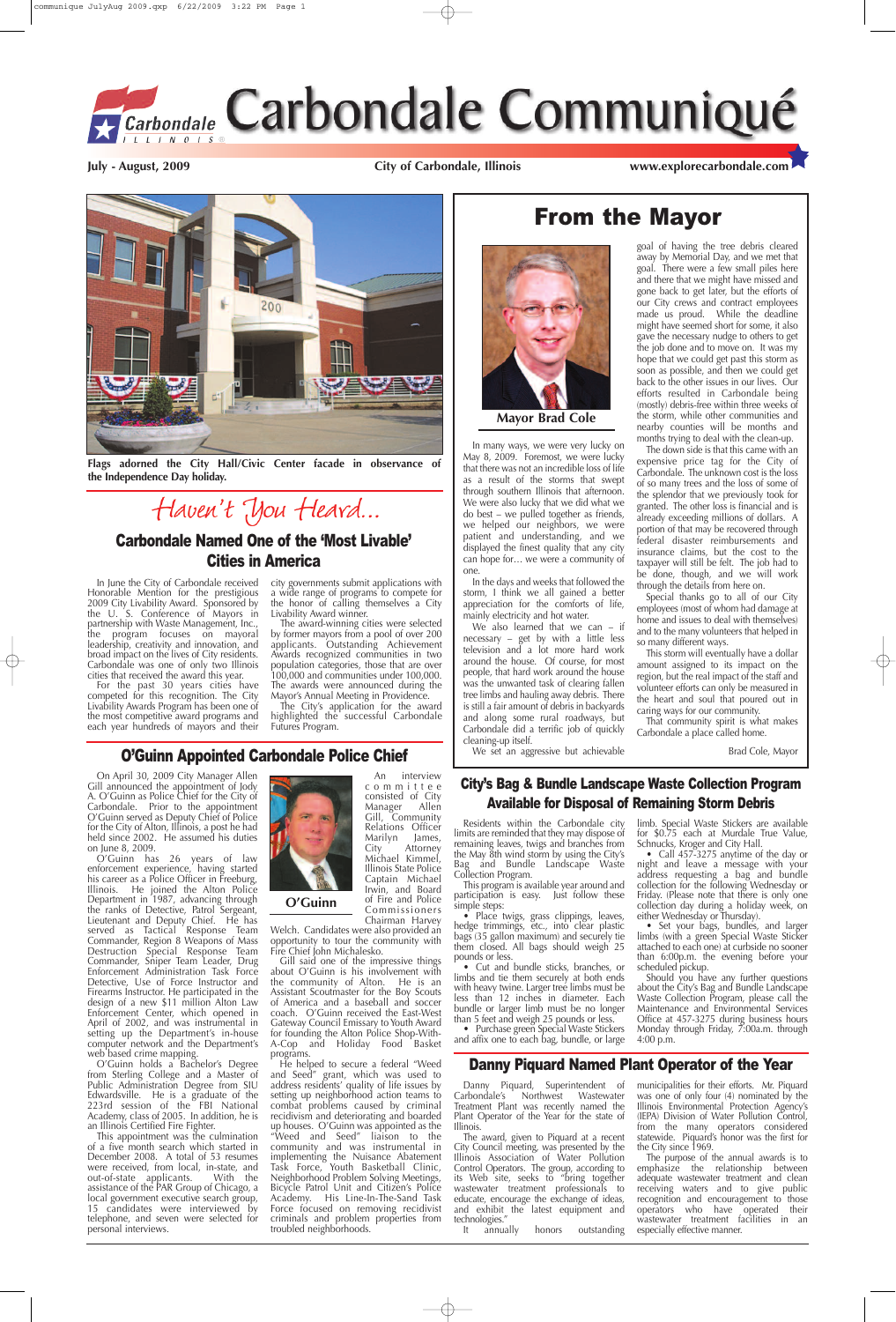### **2** Carbondale Communiqué

### Notice to Homeowners and Contractors

Homeowners and contractors are required to check with the City before initiating repairs to properties to determine if the extent of repairs will require a building permit. Replacement of shingles and minor repairs will not require a permit, but roofs that sustained structural damage requiring new roof decking and sheathing will require a permit.

licensed by Building and<br>Neighborhood Services. Neighborhood Roofing repair should be made by qualified roofing contractors who are licensed in the State of Illinois. City ordinances also require all electrical work performed by an electrician licensed by the City of Carbondale. The City maintains a listing of licensed contractors.

For information on how to become registered as a roofer or licensed as a plumber or electrician or for a listing of licensed contractors, visit the<br>City Web site City Web site explorecarbondale.com or contact the Building and Neighborhood

All persons and companies doing roofing work in the City of Carbondale must be registered as a roofer with the City's Building and<br>Neighborhood Services Neighborhood Division.

Persons and companies doing plumbing and/or electrical work must also be

Division at 457-3237.

### City Rated 'Excellent' in Financial Reporting

A Certificate of Achievement for Excellence in Financial Reporting has been awarded the City of Carbondale by the Government Finance Officers Association of the United States and Canada (GFOA) for its Comprehensive Annual Financial Report (CAFR) for the Fiscal Year ended April 30, 2008. The Certificate of Achievement is the highest form of recognition in the area of governmental accounting and financial reporting, and its attainment represents a significant accomplishment by a government and its management. The City of Carbondale has received this recognition from GFOA for seventeen (17) consecutive years.

In addition, Finance Director Ernie Tessone received the Award of Financial Reporting Achievement as the individual responsible for preparing the award winning Comprehensive

### Annual Financial Report.

The City's CAFR has been judged by an impartial panel to meet the high standards of the program including demonstrating a constructive 'spirit of full disclosure' to clearly communicate its financial story and motivate potential users and user groups to read the Comprehensive Annual Financial Report.

City Manager Allen Gill said, "We are very proud that the City of Carbondale continues to be recognized by other government finance professionals for our financial management."

The Government Finance Officers Association of the United States and Canada is a nonprofit professional association serving approximately 16,000 government finance professionals in North America.

## La Policía Ofrece Seminarios Gratis sobre Medidas de Seguridad Infantil

El Departamento de Policía de la Ciudad de Carbondale se complace en anunciar que ha recibido una Subvención del Departamento de Transporte de Illinois para promover la Seguridad de Niños Pasajeros. La subvención permitirá al Departamento de Policía convertirse en una Estación Permanente para la Inspección de la Seguridad de los Niños

Personal del Departamento, entrenado como Técnicos Certificados en Seguridad Infantil, inspeccionará los asientos que se usan para asegurar a los niños con el fin de que sean instalados y usados correctamente y suministrarán instrucción de persona a persona para educar a los padres y a los que cuiden niños sobre los puntos básicos de seguridad infantil en la instalación y uso de los asientos. Estos servicios se suministran en forma gratuita y están a su disposición todos los jueves desde la 1:00 p. m. hasta las 4:00 p. m., o haciendo una cita en el Departamento de Policía de Carbondale.

La Ciudad de Carbondale tiene el compromiso de asegurar que los niños de nuestra comunidad viajen de la forma más segura posible y anima a todos los padres y cuidadores de niños para que hagan inspeccionar los asientos de seguridad por los técnicos entrenados del Departamento.

Las leyes de Illinois exigen que el conductor y cada pasajero de un vehículo motorizado utilicen un cinturón de seguridad apropiadamente ajustado y amarrado. También se exige que siempre que una persona esté transportando a un niño menor de ocho años, la persona sea responsable de asegurar al niño adecuadamente con un sistema de protección infantil apropiado que incluya un asiento Abooster@. Cada persona que transporte a un niño de entre ocho y dieciséis años de edad, es responsable de asegurar al niño adecuadamente con un cinturón de seguridad.

Para más información, contacte a la Sargento Heather Reno del Departamento de Policía de Carbondale en el 457-3200, Ext. 465.

### A longed awaited revitalization of the old Crispus Attucks High School in Carbondale is slated to begin soon. Carbondale Mayor Brad Cole announced that the City received a \$112,131 Tourism Attraction Grant to begin the revitalization project on the structure during the City's Memorial Day service at Woodlawn Cemetery. Mayor Cole announced the grant on behalf of Governor Pat Quinn, who he said wanted to attend the service but was unable to take time away from state budget duties.

On one of Carbondale's busiest roadways, a building once a symbol of segregation will now become a community project to save the historic site and use it for the benefit of future generations. When renovations are complete the building will become home to the African American Museum of Southern Illinois, the Carbondale Convention and Tourism Bureau, a community welcome center, interpretive centers to provide history on military veterans and Woodlawn Cemetery, as well as a historically accurate presentation classroom that will be designed to provide a look back into Attucks educational beginnings.

The grant will, when combined with local matching funds, allow the start of phase one of the project. The first phase will secure the building with a new roof and exterior improvements to include new doors and windows, and workers will ensure the overall stability of the structure. Phase two of the project will focus on the building's interior. It is anticipated that interior renovations could begin in early 2010. Mayor Cole said he hopes the entire project can be completed within 18 months.

### Tourism Attraction Grant Received for Attucks School Renovations

## City of Carbondale Launched New Web Site

The City of Carbondale has launched a new, comprehensive and accessible Web site designed to enhance the public's electronic involvement and awareness of local government issues.

"This new web address www.explorecarbondale.com is the result of months of work to create a web presence with greater ease for navigation, more information, access to forms and budget data, tourism and economic development materials, and a thorough review of all City programs and services," said Mayor Brad Cole. "We are very excited to make this new site available." While the former web address www.ci.carbondale.il.us will continue to work, the new web address emphasizes the community as a place to start and stay, while exploring Carbondale and southern Illinois on-line. A key new component to the Web site is the 'Citizen Access' link at the bottom of each page. The 'Citizen Access' page contains helpful information about the City's long standing policies on open government. Using 'SunshineReview.org' as an on-line resource guide that empowers people who demand accountability and openness from

their local and state governments, the City of Carbondale's new Web site provides an open platform for providing information to the public at all times and goes above-and-beyond what many other communities make readily available to their citizens, the media and other interested parties.

"Open governance and accessible information are keys to building public confidence, and we are committed to a high level of accountability that can be seen in all of our municipal activities much of which is highlighted through this 'Citizen Access' web page," said the Mayor. "An example of one area that we are focusing on is the release of federal stimulus money and how it will be spent in Carbondale." Since the launch of the Web site this spring, the City has been recognized as the first Illinois city to meet the transparency criteria requirements established by the Sunshine Review, a project of the Sam Adams Alliance, which incorporates a 10 point system to measure the transparency of state and local governments. Mayor Brad Cole encourages everyone to go online and become acquainted with the new Web site.

- 7500 Square Feet
- Complete audio visual needs
- Rooms for 2 to 600
- Modern catering kitchen
- Portable bars
- Upright Baldwin piano
- Portable and fixed **Stage**





### Futures Program Preparing Carbondale Youth for Job Market

The Futures Program, a partnership between the City of Carbondale and the Carbondale Chamber of Commerce, is in its second year, and is demonstrating early signs of success with Carbondale businesses providing employment opportunities for 20 Carbondale Community High School students. The City Council provided \$20,000 of City funds to help support the program this summer.

Mayor Brad Cole outlined this program's concept during his 2007 State of the City Address and challenged the Chamber of Commerce and area businesses to provide on the job training to area high school students who might not otherwise have exposure to such opportunities and who may not plan on pursuing post secondary education. During his address, the Mayor pledged City assistance in the amount of \$1,000 for each participant as incentive to engage the Carbondale business community in the future of Carbondale's workforce.

The program began in June with the selection of student participants from a large pool of applicants

and cooperative agreements signed with area businesses. Through an intensive screening process that involved school officials, eligible teenagers (age 16 and older) were selected to work at participating businesses on a part-time basis through September 2009. Extreme care was taken in matching employers' needs with students interests and skill sets. With assistance from Southern Illinois Healthcare and the Illinois Department of Employment Security, students attended workshops on proper job etiquette, interview techniques, resume preparation and related job skills. In addition, two orientation programs were conducted for participating businesses.

Students began work with their new employers in June and will continue to work under this program through September. At the conclusion of the program, a recognition event will be held for the participating students and Carbondale businesses. It is the goal of the program that the students will continue their employment long after the programs' conclusion.

Sign Permits are required in the City limits and within the City's one and one-half mile zoning jurisdiction. The City's sign regulations apply to both permanent and temporary signage and are designed to protect the safety of motorists and the overall attractiveness of our community.

It is recommended that you contact the City prior to constructing or placing any sign to ensure that it will meet the related requirements. Sign permit fees range from \$5 to \$10 depending on the type and size of the sign.

In limited circumstances, a formal permit may not be required. Some of these circumstances include: construction signs, temporary real estate signs, yard sale signs, and political signs. Although these signs do not require an official permit, they must still conform to the requirements.

Before a sign is erected, altered, or relocated within the City of Carbondale, please contact the Development Services Department at 457-3235 to obtain information about the sign regulations.

## A Permit May Be Required For Your Sign

### Monthly Outdoor Warning Siren Testing

Outdoor warning sirens are tested on the first Tuesday of each month at 10:00 a.m. During inclement weather, sirens will not be tested. If a siren is sounded other than during a scheduled test, this alarm indicates an actual

emergency. Remember that a watch means that conditions are favorable for severe weather to develop and a warning means that severe weather is occurring and you should take shelter immediately.

what combination

of resources will make your event a success

### Simply We Listen... Everything So we'll know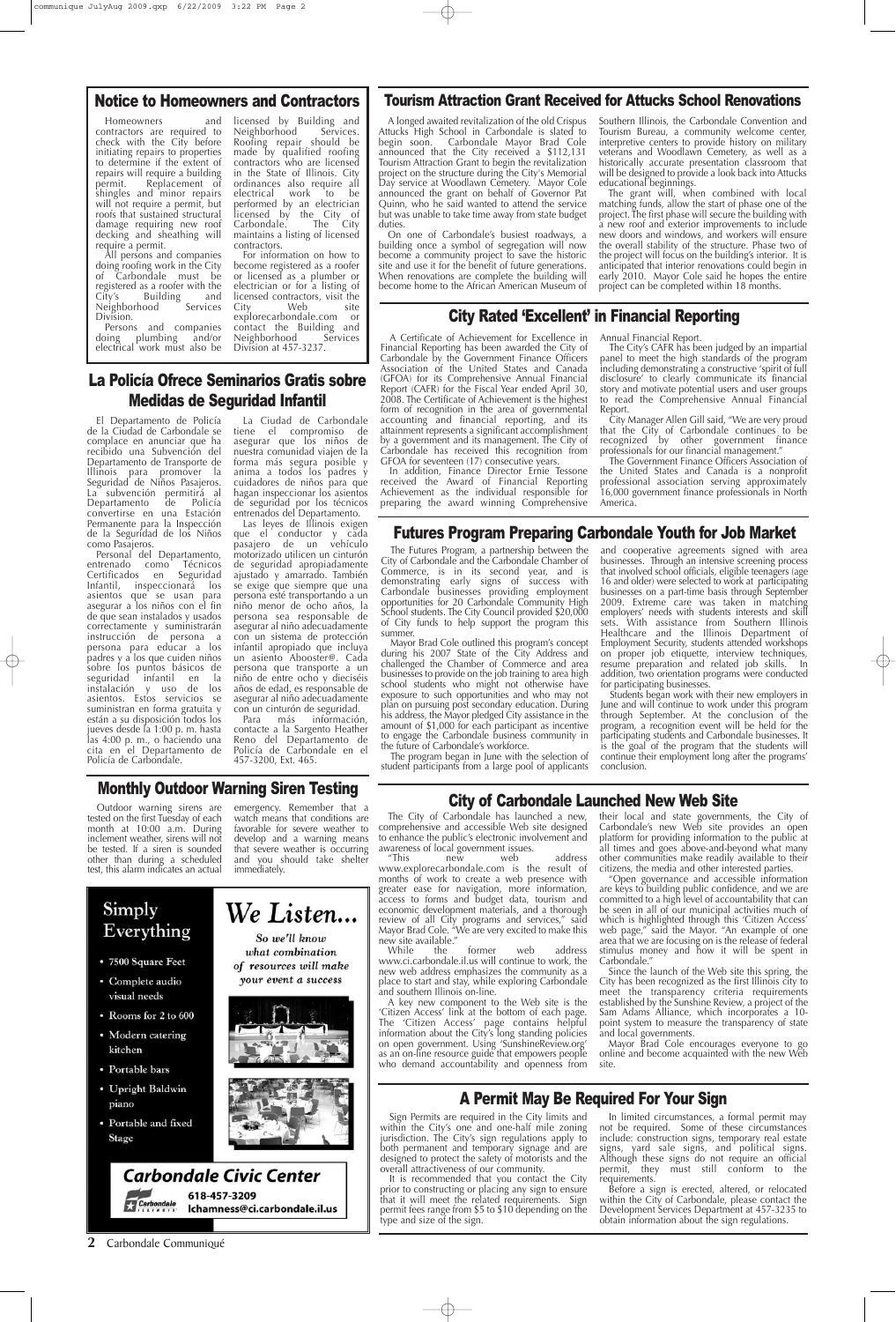Carbondale Communiqué **3**

Mayor Cole Announced 2009 Youth Volunteer of the Year Each year the City of Carbondale recognizes the community service contributions of its youth who have gone above and beyond expectations in areas that include representing a healthy lifestyle, having a strong commitment to serving others, and by serving as a role model and making a difference through their actions and leadership in our community.

Outstanding Youth Award and the Youth Volunteer of the Year Award recipients were recognized at a ceremony held during the City Council Meeting on May 26, 2009. Mayor Brad Cole presented the awards to the individuals in the presence of their families, nominators, elected officials and the media. Mayoral Scholarship Awards were also presented in the amount of \$500.00 each to two high school students: Christopher Charles Gillespie and Jalisa Shanise Thomas.

Middle school and high school students are

nominated for the Outstanding Youth Award in recognition of their efforts in exceeding expectations as a role model, through community service and/or helping others. To be eligible to be nominated for the Youth Volunteer of the Year Award, nominees were to be high school juniors or seniors, who had at least  $a$  B+ grade point average, had completed 50 volunteer hours of community service and participated in other community activities.

The City boat ramp on the north end of the lake has been chosen to be the staging area for the

The 2009 Outstanding Youth Award recipients selected were: Michael Ames, Yemi Akintoye, Graham Baker, Andrew Bily, Camielle Freeman, Vivien Goh, Juan Daniel Inglesias and Christopher Nobel-Beeck.

The 2009 Youth Volunteer of the Year recipient was Colleen Wood.

The City of Carbondale is proud of its youth and the outstanding efforts they make in contributing to the betterment of the community.

### City Expanded Recycling To Include Paper Products on June 29

The final phase of the project includes: conversion of the loading ramp into a wheelchair accessible fishing pier, installation of a canoe and kayak launch site, construction of a new comfort station, improvement of existing lighting and resurfacing of the parking lot. Finally, the existing fishing pier will be removed and replaced. Costs are expected to be around \$1,150,000 with the City share, depending on future grant funding and financial aid from the U.S. Forest Service, in the \$325,000 range. Anyone with questions on the project can call Ted Mieling, Cedar Lake Supervisor, at 549-8441.

After thirty four years, Cedar Lake will be getting some needed improvements and repairs. The City of Carbondale, the Illinois Environmental Protection Agency's Bureau of Water and the Division of Water Pollution Control are combining funds to stabilize eroded shoreline and work in the watershed with the goal of keeping leached and eroded soils out of the lake. These efforts will help keep the lake from silting in and will help maintain water quality and capacity for years to come. Much of the Cityowned land around the lake is hilly woodland. Over time gullies and ravines have developed due to heavy rains and uprooted trees causing erosion

of soil into the lake.

Crews will install small dams, water diversion devices, and use other techniques to slow running water and help keep soils from entering the lake. Small ponds that would be used as sediment traps may also be built if the engineering shows it to be the best solution for that part of the watershed.

barge operations. A loading pier will be built just north of the existing parking lot. It is expected that the boat ramp and parking lot will remain open during the entire process. A small number of parking slots may be roped off to allow for dump trucks delivering the rock to maneuver. Barge work is expected to begin in the fall of 2009 or early spring of 2010. Depending on total funding and bids, it is expected that up to 10,000 feet of shoreline will be stabilized. It will take two to three years for the entire project to be completed.

paper and cardboard as part of its weekly residential curbside recycling program on June 29, 2009, as a result of grant funds received from the Illinois Department of Commerce and Economic Opportunity. At the end of June, new "Carbondale Recycles… Paper Products" green colored recycling bins began being delivered to current curbside recycling customers. This expanded curbside recycling collection is available to residents living in single family, duplex, triplex and four family housing units. Current curbside recyclers can expect to receive their new bin without specifically requesting one. If you are not already actively recycling, but would like to begin call 457-3275 to request a bin.

> **Carbondale was recently named by Outdoor Life magazine as one of the top 200 towns for sportsmen and is home to one of Southern Illinois' most beautiful recreational facilities right in its own backyard - Cedar Lake.**

Recycling is a simple yet effective way to reduce waste, save energy and lessen demand on natural resources.

The City of Carbondale began collecting mixed be flattened and tied into bundles or used to contain other flattened boxes. These items can be placed next to the green bin at the curbside. Please placed heat to the green interest are one man operations so any bundles or boxes of cardboard must be manageable for one person. Please be sure to keep paper items dry and take measures to prevent paper materials from blowing out of the green bin. A simple way to contain the paper is by simply stacking the blue recycle bin on top of the green bin or by placing heavier paper products such as a bundle of boxes or magazines on top of other paper products.

The green bins are specifically labeled for clean and dry paper products and should not contain any other recyclables. Materials that can be recycled include junk mail (including window envelopes), office paper, magazines, catalogs, books, newspapers, cardboard, paperboard boxes and shredded paper. Boxes should be flattened and shredded paper must be secured in paper or plastic bags. Please note that the City will not collect any waxed cardboard or waxed paper, or any items that are soiled or contaminated with food waste.

### Large boxes which may not fit in the bin should

The City will continue to collect certain types of recyclable cans and bottles in the City's blue recycling bins. These items are to be placed clean and loose (not bagged or sorted) into the blue bin. Items acceptable for recycling in the blue bin include aluminum and steel food/beverage cans, glass bottles and jars, and plastic bottles. Please note that only # 1 & # 2 plastic bottles and jugs are accepted. Items should be rinsed and lids removed. Please note that broken glass is not acceptable.

Recycle bins are to be placed at curbside between 6:00 a.m. and 8:00 a.m. on the day of your regular City refuse collection. Please call the City's Maintenance and Environmental Services Office at 457-3275 if you have any questions regarding the City's residential curbside refuse and recycling services.



### Carbondale Police Officer Exam Scheduled

The Board of Fire and Police Commissioners will conduct a written examination for the position of Carbondale Police Officer at 8:00 a.m. on Monday, September 21, 2009 in the Civic Center located at 200 South Illinois Avenue in Carbondale. A Physical Fitness Assessment will begin at 3:00 p.m. for candidates who pass the written examination.

To be eligible to take the exam applicants must be citizens of the United States, possess a valid drivers license, have no felony or certain misdemeanor convictions and be 20 years of age. Applicants must possess 60 semester hours in education from an accredited college or university, except those applicants that have graduated from a law enforcement training academy accredited or approved by the Illinois Law Enforcement Training and Standards Board and who have experience as a regular, full-time police officer (at least 37+ hours per week) may substitute such experience and training for the required education in accordance with the Governing Rules of the Board of Fire and Police Commissioners.

An optional Candidate Tutorial Session will be held on Monday, September 14th at 6:30 p.m. in the Carbondale Civic Center. A practice test will be administered which will be scored on-site. Each candidate attending the tutorial session will be given a study guide to take home. The study guide includes additional practice test items.

Applications and pre-employment agreements must be on file in the City Clerk's Office by 5:00 p.m. on Friday, September 4, 2009. Applications are available at the City Clerk's Office, 200 S. Illinois Avenue, by calling 618-457-3281, by emailing jgarrett@ci.carbondale.il.us or by printing the application, preemployment agreement and information from the City of Carbondale's website at www.explorecarbondale.com.

> THE CITY OF CARBONDALE ENCOURAGES MINORITY AND FEMALE APPLICANTS. THE CITY OF CARBONDALE IS AN EQUAL OPPORTUNITY EMPLOYER.

## Grant Funds To Provide Improvements for Cedar Lake

### Enjoy a Relaxing Day at Beautiful Cedar Lake

### Enjoy a day fishing or relaxing on the beach at one of the most beautiful lakes in Southern Illinois: Cedar Lake. The City owns and maintains a public beach and boat dock at Cedar Lake. The beach is best known for its family atmosphere and beautiful scenery and fishermen enjoy regular success reeling in crappie and bass amid the beautiful coves surrounded by towering bluffs.

Beach hours are 9:30 a.m. to 5:30 p.m. weekdays and 9:30 a.m. to 7:00 p.m. on weekends and holidays. The Poplar Camp Beach sandy waterfront leads to a swim and play area, an area for rafts and floats, and a lap lane. Red Cross certified lifeguards are on duty during beach hours and Cedar Lake personnel and the Carbondale Police patrol the beach. Restrooms, picnic tables, and a concession stand are also available.

After August 18, 2009, the beach will be open on weekends only, and Labor Day is the last

day the beach will be open for the season. The fee for  $\frac{1}{4}$  single admission is \$2.00 and children 4 years of age and younger are admitted free. Ten (10) visit passes are available for \$15.00 and twenty (20) visit passes are available for \$25.00. Passes bought are good for the entire 2009 beach season and can be used by anyone at anytime. Children twelve years old and younger must be accompanied by an adult.

The boat dock at Cedar Lake allows access to the lake for boats with a ten (10) horsepower motor or less. The lake is located south of Carbondale. To drive to Cedar Lake, take U.S. 51 south to the intersection of Old and New U.S. 51, follow Old U.S. 51 approximately 2 mile to Cedar Creek Road, travel west on Cedar Creek Road and follow the signs to the beach or the boat dock. For more information, call 549- 8441 or 549-5302.

We hope to see you there this summer!

The City of Carbondale is serving as a work site for the Summer Works 2009 Program. This program provides paid work opportunities for six to eight weeks for area youth ages 16 to 24. Placements provide youth an introduction to the world of work, exposure to career opportunities, and an understanding of how education is connected to economic success. Man-Tra-Con Corporation is administering the program and paying the wages for the workers with funding assistance provided through the American Recovery and Reinvestment Act of 2009.

Through this program the City has youth employed in the following departments: Finance, Engineering, Community Services, City Clerk,

Development Services, Fire, Police, Public Works Maintenance and Environmental Services and the Water Treatment Plant.

The youth are being provided an opportunity to work in a professional environment where they are acquiring knowledge of office etiquette, communication skills and job-specific skills. Working for the City is providing the youth the opportunity to learn more about the community and about the inner workings of City government.

For more information about the Summer Works 2009 Program, visit the Man-Tra-Con Web site mantracon.org or contact the Summer Works Coordinator at (618) 998-0970, extension 212.

## Summer Works 2009 Program Employing Area Youth

# Haven't You Heard...